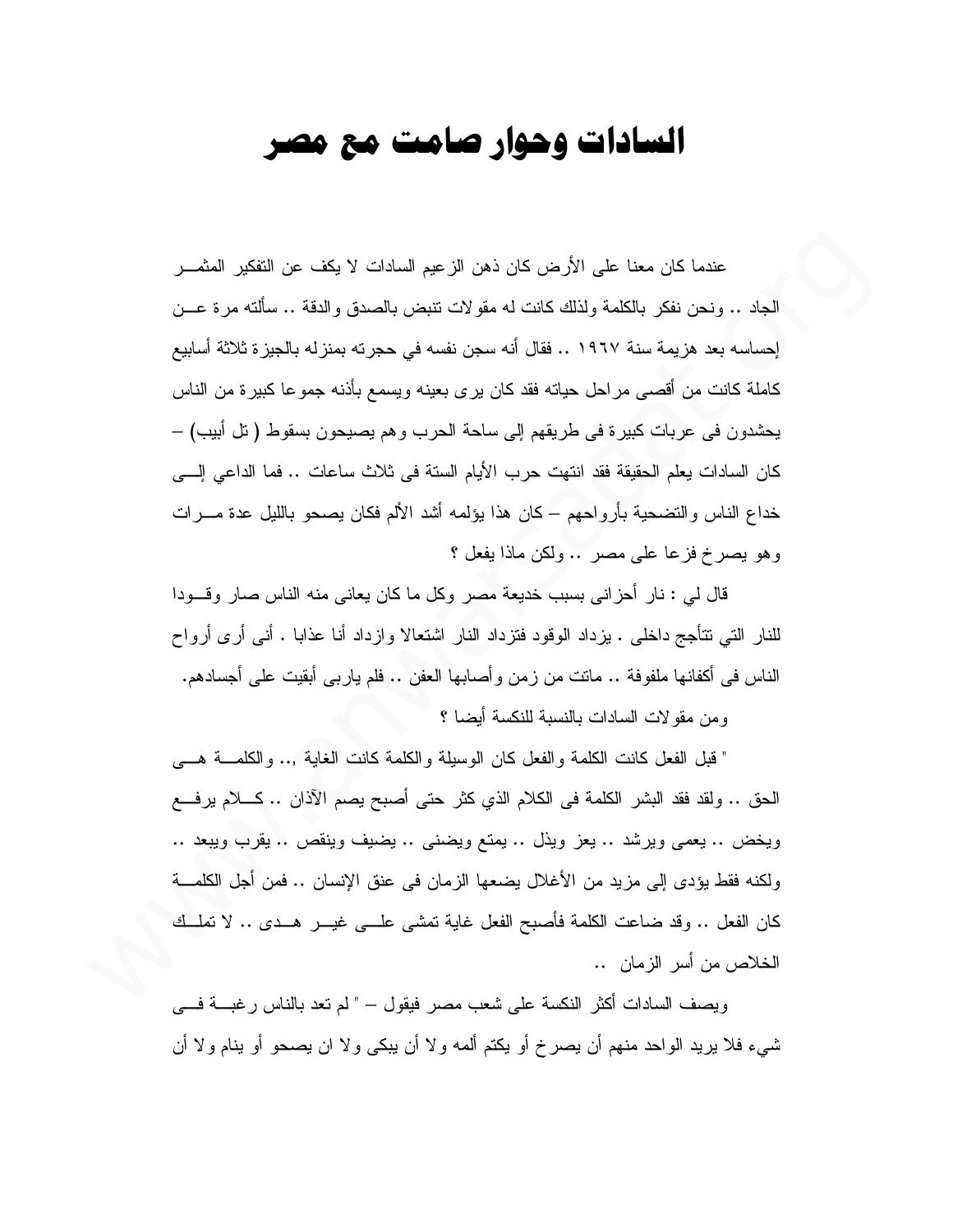يسير أو يتوقف فالسماء ليست السماء والأرض ليست الأرض والشجر ليبس الشجر والنساس ليسوا الناس وأنا لست أنا .. كل شيء صار ككل شيء أو أصبح لا شيء على الإطلاق.

وقبل أن نغتاله الأيدي الآثمة بيوم واحد فقط قال لي : " من من البشر يعرف مصير ه؟ نـحن نـعيش اللـحظـة الـحاضـرة وننوهم أنـها ملك لنـا نسير بـها إلـى حيث نشاء ولكن الـحقيقة أنـها هي التي تسير بنا إلى حيث لا ندرى .

وفي نفس اللقاء قال السادات : " لم يستهوني يوما بريق المتع الدنيوية ولم أحاول أن ابني سعادتي على حساب الآخرين فانا أصدر في كل قرار اتخذه وفي كل عمل أقوم به عـــن الإيمان الراسخ بحق الإنسان كل إنسان في الكرامة والحرية والسلام .

وفي حديث مع الزعيم السادات قال لي : من نعم الله على البصيرة .. فانا لا أســـمح أبدا لمصر إلا أن نكون قوية .. والقوة هنا ليست قوة العضلات أو النمسك بأمور زائلة بـــل هي التمسك بالحق والشرف حتى ولو كان في هذا دماء نتزف فأفضـــل واشـــرف ان يظـــل الإنسان مرفوع الرأس وهو يدمى على أن يعيش منكس الرأس وهو يستمتع مهما كـــان هـــذا الاستمتاع " .

وفي مساء ٦ أكتوبر سنة ١٩٨١ . خيل لي أني اسمع صوت الزعيم السادات يقــول لى ": في حياتي على الأرض لم تكن هناك نهاية لما أريد لمصر ولم أفشل مرة في تحقيق ما أريد .. ولكن كان بي طول الوقت ظمأ إلى شيء لا أعرفه .. كما كان هذا الظمأ يعـــذبني – يشقيني ويفسد على ما كنت أحسبه أسعد لحظات حياتي .. إلى أي شيىء كان هذا الظمأ ؟ الى أن أعرف مالا أعرف .. إلى أن أرى مالا أرى .. الى أن انفصل لاتصل .. الى أن تتــدفق مياهي كالغدير لا تتوقف ولا تعرف لم تسير .. الى أن انبلج كما ينبلج الفجر فهــو مصــــدر الزمن والنور نفسه – الى أن أقبض على لحظة من الزمان فأبقيها وأبقى معها .. ولكن أيـــة لحظة – لم استطع أن أعر ف .. كل ما أعر فه أن هذا لم يعد حالبي الآن .. فلم يعد هناك مـــا ا احتاجه أو تحتاجه مصر مني بعد أن سلمتها أمانة في يدي أمنية يد أبني حسني . ولم يعد هناك ماض أريد أن أبقيه أو مستقبل أرغبه وأخشى أن أنتظره .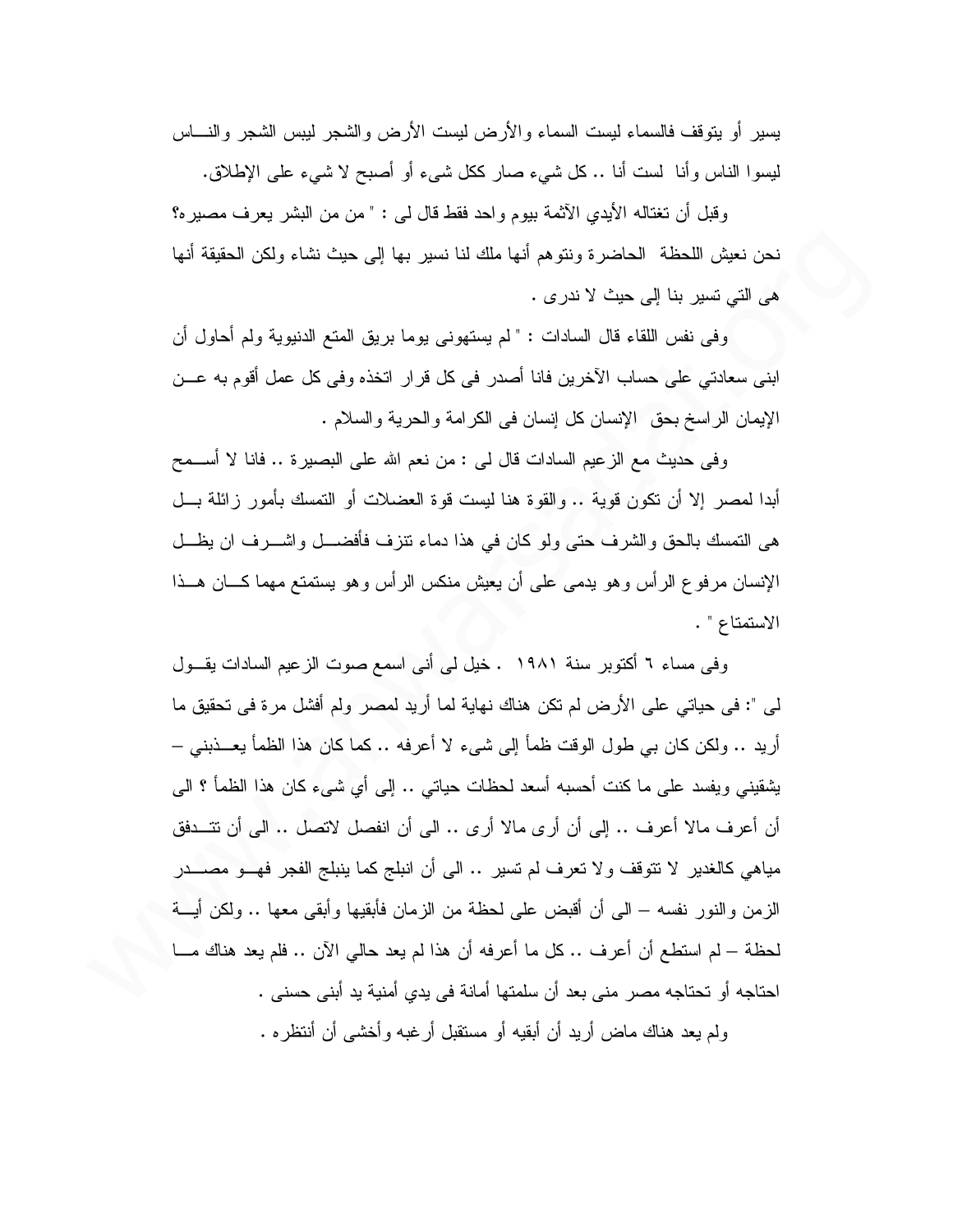مجموعة من أهل مصر رجالا ونساء يخيم عليهم حزن عميق . الزمن ٦ أكتوبر سنة ١٩٨١ مساء

مصر ( تسير في المسر ح تحدث نفسها ) أنا شفت في المنام أني ماشية فوق صــــخر عالٍ والدنيا حولي ظلامٍ – ايد مسكت أيديٍ – بصيتٍ لقيتٍ جانبي إبني حبيبي والنور في كل مكان .. فوق الميه مشينا – أيدينا في أيدين بعضينا وعدينا – حلم ولا علم دا كان ؟

بالأمل طول عمري باستناه .. لكن دلوقتي ماعدتش شايفاه .. ليه ؟ ابني هجرني ملني ؟ بعد ما في أحضانه ضمني ؟ كل ما أسأل عليه بقولوا لي ما حدش شافه – إختفي .. مات ( ندخل الحشد ) ( بصوت مرتفع ( لا ابنى ماماتشى – مش ممكن بمـــوت – مـــش ممكـــن .. أرجوكم تدورا عليه .. رجل ١ : قلنا لك يا أمي أنهم قتلوه مصر ويقتلوه ليه ؟ عمل فيهم أية . رجل ١ :/ ماحدش عارف السبب .. ودى المصيبة . مصر بكبرياء وشموخ : ابنـي الفلاح الأسمر اللي بدراعه قهر القهر وبنوره بهر العتمة وطل الفجر بالعزيمة هزم الهزيمة وإلى أرض سينا أرض من عهد مينا عاد وبايده رفع راية البلاد ابني يقتلوه ليه ؟ رجل ١ : حاقدين عليه ..

مصر ابني ؟ إبن مصر اللي طرد الطغاة وفتح القناة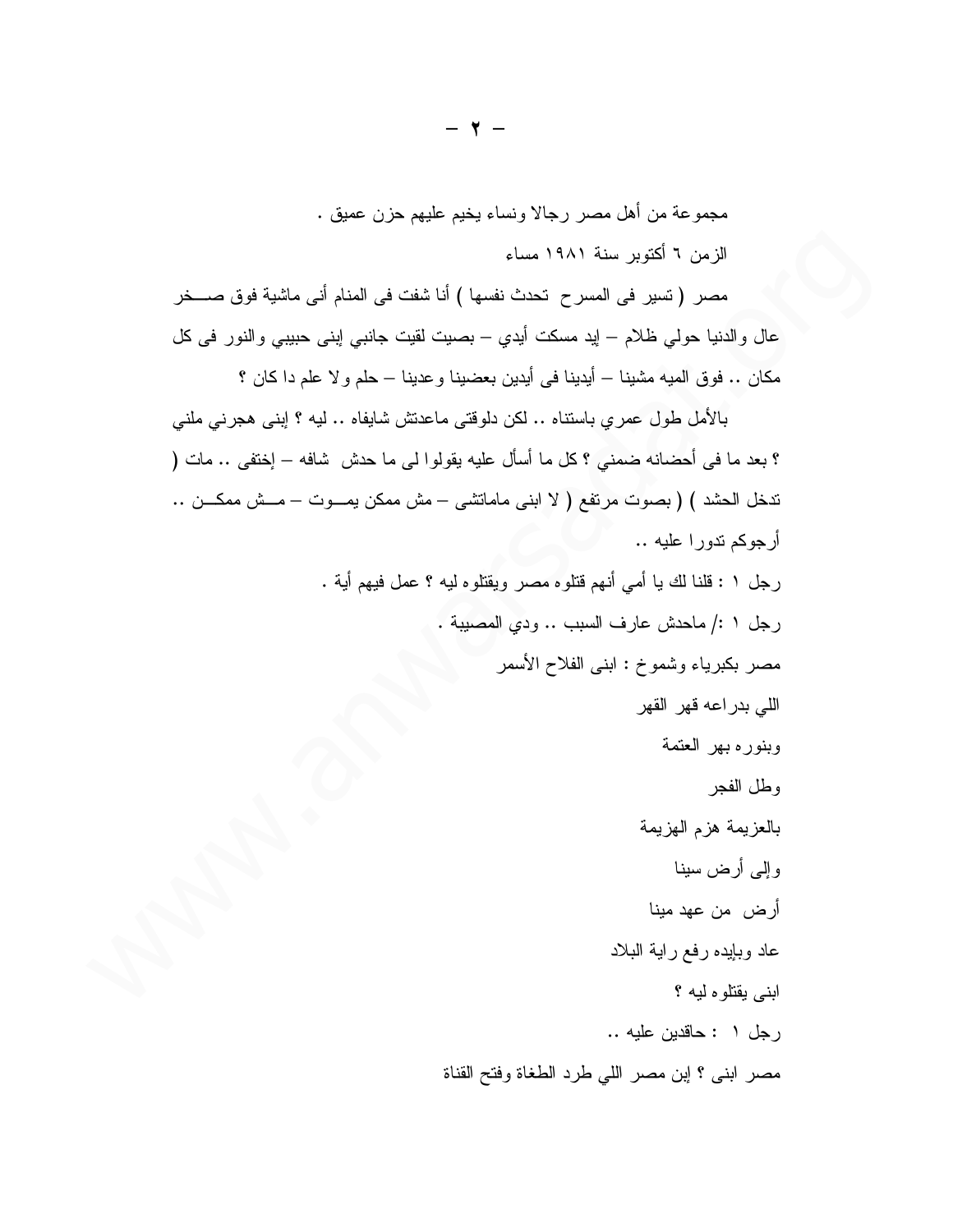بعز بمة الأرض اللبي ماتعر فش تلين بعصار ة بحضار ة بنضار ة آلاف السنين ابني أنا يقتلوه ؟ رجل ٢ : اللَّـي أعطانا كلَّنا – عطانا من جسمه – من عمره اللَّـي عنده واللَّـي ماعندوش .. كلَّ شيء عطانا من غير ما بالسيف يضرب ولا أرض غيره ينهب عطانا عمرنا – عمر الزمان وللدنيا عطاها السلام والأمان .

رجل ٣ : وعشان كده راح أورشليم ۖ ومد ايديه بالسلام إلى من كانوا بالأمس ۖ أعداء لــــه .. وقف العالم مبهورا وكتمت الناس الأنفاس خوفا على بطل السلام فقد أدركوا في كل مكان أنه ليس كأي إنسان . ا

مصر : ومع ذلك قتلوه .. ليه باربي ليه ؟

رجل ٣ : كانوا عارفين أنه عطاء من عند الرحمن لن يجود بمثله الزمان – فأينما كان شقيقنا ابن مصر أمنا كان ينشر الحب والأمان .. يغزو القلوب ولكن لا بالحروب – يفســد ســـحر الخيانة بطهره وصدقه .. بالحب صانع المعجزات بعيد الحياة إلى الكائنـــات ويغيـــر دون أن يدري معنى البطولات .

رجل ٤ : وعشان كده يا مصر يا أمنا مش عاو زين الدم اللي نزفه – دم البطل الشهيد شقيقنا يجف – عاو زينه يفضل سايل بالنهار والليل زي مية النيل .. يمشى في أرضنا يملأها ورد وياسمين .. يصحى اللَّي كانوا نايمين .. يعيد الروح للَّي فاكرين أنَّهم عايشين وهم في الحقيقة مش موجودين . السادات ( داخلا ) : وعشان كده استشهدت عشان الإرادة اللبي إنغلبت بيهـــا على العدو تصبح إرادة كل انسان ارادة مصر في كل مكان عشان مايبقاش في مصــــر حـــد عامل نفسه انه عشان ماحدش في بلدي يهدم اللي غيره بناه .

رجل ٤ : عرف الصمت لما يبقى أقوى من الكلام .. عرف السكون لما يبقــي اقـــوى مـــن الحركة .. عرف الصبر لما يبقى اقو ي من الأقدام . السادات : و استشهدت عشان تسكت الأصبو ات

> اللَّـي بنز عق ونقول ان مصر أرض خراب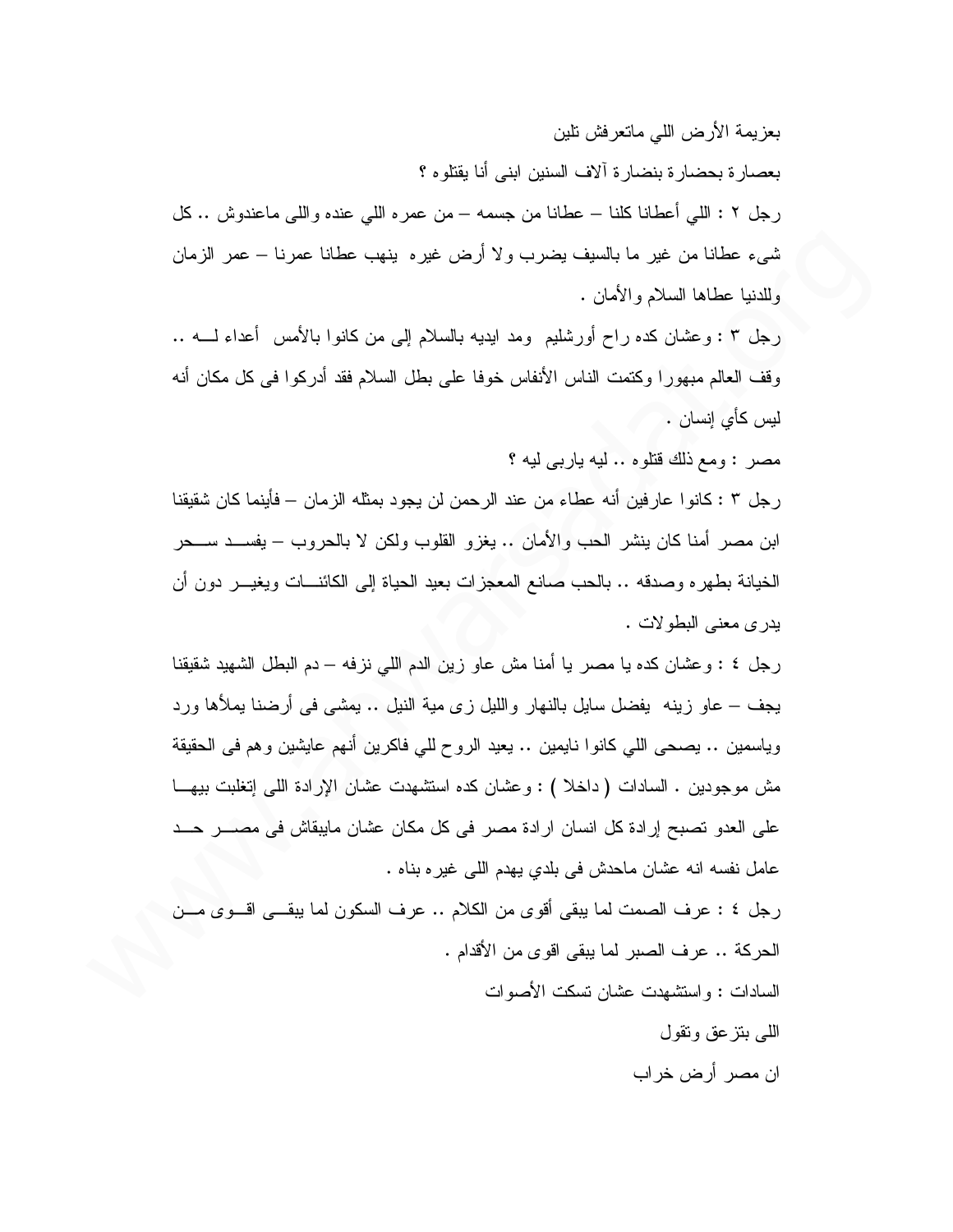وان الأمل فيها أمل في سراب و استشهدت عشان من موتبي تبعث لبلدي – لأهلى – للكل الحياة واستشهدت علشان نتعلم كلنا التضحية في سبيل أمنا مصر (تبكي وحدها على المسرح) هل أصابوك بسهم من سهامهم الخبيثة .. لا .. أنهم لا يســتطيعون فأنــت لا تحــس الا آلام الآخرين أه لهذا الجبين الطاهر ما أجمله إن مثلك لا نلد النساء ومع ذلك أود لو أستطيع أن أضعك في احشائي يا حبيبي .. أنت كالنبع صافى كالسماء لا ينقطع منه الماء منهل للجميع نروى الصادي والظمأن مصر ( نتنحب ) أبكي بساعين الجحود والنكران وأبكي الفراق الذي قد بطول بعد اللقاء أريدك يا ابني أن لا تبتعد عني فبدونك لم نكن لمي علمي الأرض راحة أو سلام ولا نجزع يا ولدى فأنت لا نعرف الجزع الا لكروب الآخرين لأنك لست كبقية الرجال ولن تكون .. هذه الجمرة المنقدة في صدرك لا تتطفىء أبدآ .. فما أبهاها